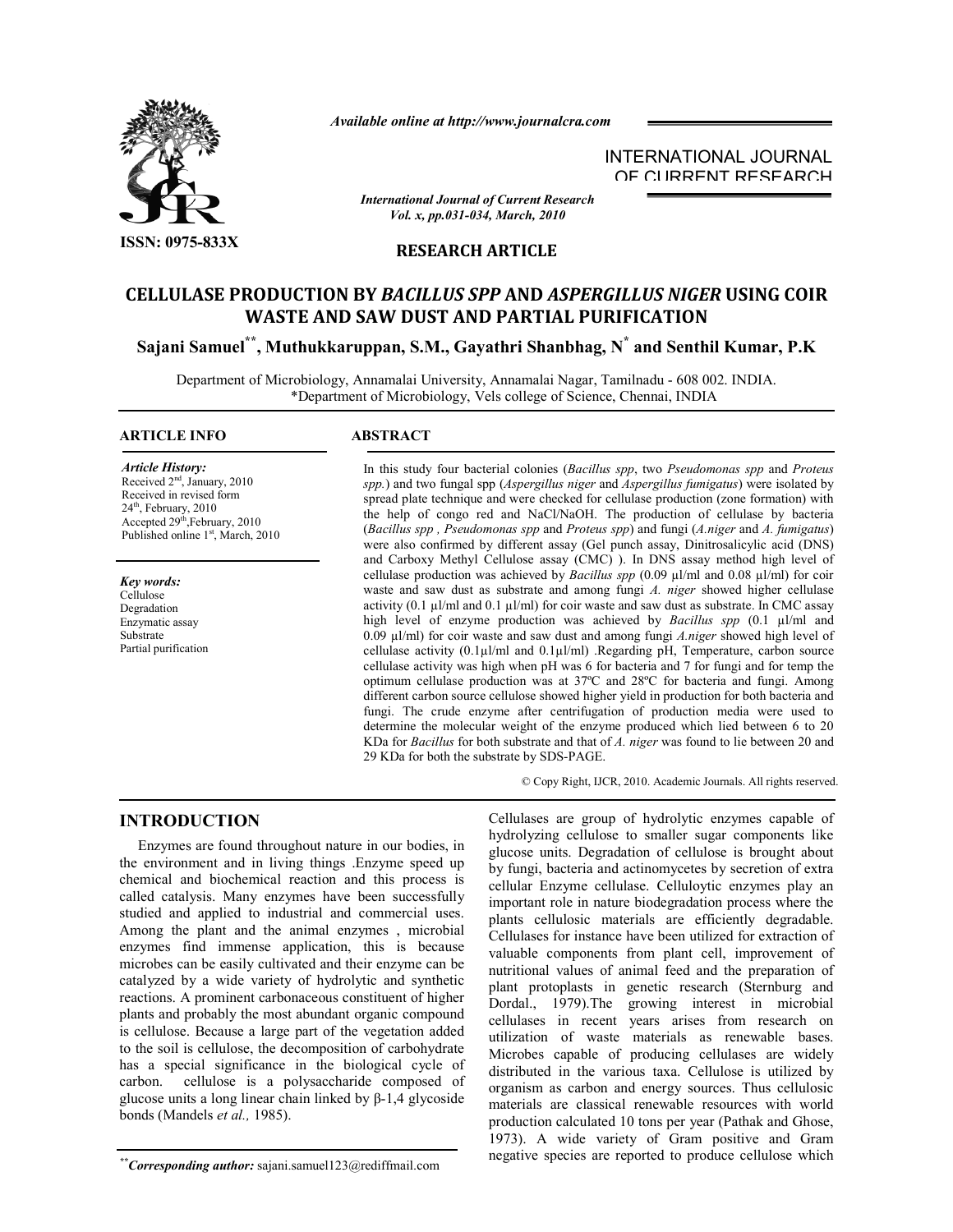includes *Clostridium thermocellum, Streptomyces spp, Ruminococcus spp, Pseudomonas spp, Cellulomonas spp, Bacillus spp, Serratia, Proteus, Staphylococcus spp, Bacillus subtilis*. The fungi such as *Penicillium fumiculosum, Aspergillus acculcatus, A.fumigatus, A.niger, Fusarium solani, T.viride, T.koningii, Rhizopus oryzae,Mucor pusillus (*Wood, 1982).

 The actinomycetes such as *Streptomyces spp, Thermoactinomycetes spp, Thermonospora curvata* etc. (Emert *et.al*., 1974). More recently it is found that ability to produce cellulases is widespread among fungi that too ability to in last decade. Cellulase is used in fermentation of biomass into bio fuels and also in food processing (coffee).It is used in treatment of phytobenzoars and in animal health care, textile industry as a fading agent. It is used in SCP production as a supplement source of protein in human and animal diet. Research is going on in utilization of waste water materials as renewable resources. (Emert *et* al., 1974).

 The raw materials commonly used are saw dust, coir waste, soyabean, bagasse and wheat straw, vegetablepotato tubers, corn waste, bannana waste etc. This study is focused on the production and partial purification of cellulose from bacteria and fungi (Cruick Shank, 1976).

# **MATERIALS AND METHOD**

#### **Collection of soil sample**

 Soil sample was collected from coir and saw dust industries at Perundurai village in Erode District. Upper layer of the soil was removed and the next layer of the soil was collected using sterile spatula in polythene bags and stored for further analysis.

# **Screening and isolation of the organism**

 One gram of the soil sample was weighed and mixed in 10 ml of water which was serially diluted from  $10^{-1}$  to  $10^{-7}$ dilution for both the substrate for bacteria and for fungi the dilution used was from  $10^{-1}$  to  $10^{-5}$  for both the substrate. Minimal salt mineral media (Sodium nitrate - 0.2 g, potassium dihydrogen phosphate - 0.1g, magnesium sulphate- 0.2 g, ferrous sulphate - 0.005 g, potassium chloride - 0.2 g, yeast extract - 0.5 g, tryptone -1g, cellulose -1 g, distilled water-100ml agar - 0.25g, pH-7) for bacteria and Carboxy methyl cellulose agar for fungi(potassium hydrogen phosphate - 0.19 g, di potassium hydrogen phosphate - 0.29 g, sodium nitrate - 0.25 g, magnesium sulphate - 0.12g, yeast extract - 0.12g, casein hydrolyzate - 0.12g, cellulose - 0.25g, agar – 0.25g, pH-5.5) plates were prepared and spread plate technique was done for isolating the colonies. The plates were incubated at 37ºC for 24 hr for bacteria and 27ºC for one week for fungi. After the incubation period the plates were flooded with congo red along with NaCl which was used to detect the organism producing cellulase (for bacteria and fungi).The colonies that produced zones were selected for both bacteria and fungi were purified and subcultured for other purpose. The bacterial and fungal isolates were identified using normal laborarty technique. The bacterial culture isolated was *Bacillus spp*,two *Pseudomonas spp*  and *Proteus spp* and the fungal colonies isolated was *Aspergillus niger* and *Aspergillus fumigatus.*

#### **Pretreatment of the substrate**

 Saw dust and coir waste were used as substrate. The raw substrate were sundried and crushed to powder. The substrate were soaked individually in 1%NaOH (1:10, substrate:solution) for two hours at room temperature. The substrate was washed free of chemicals and autoclaved at 121ºC for one hour. Treated substrates were then washed with distilled water which was used for inoculum preparation.

### **Inoculum preparation**

 The isolated bacterial colonies were inoculated individually into sterile MSM broth with saw dust and coir waste separately and incubated at 37 ºC in shaker for 24 to 48 hrs and used for further processes. Similarly the fungal colonies were inoculated into carboxy methyl cellulose agar broth and kept in shaker at 30º C for one week.

### **Optimisation**

 Opitimisation of cellulase producing bacteria and fungi was carried out using various parameters like pH, Temperature,carbon source etc. About 100ml of bacterial production media and fungal production media with varying pH 5,6,7,8 and 9 (both the substrate) and the temperature employed was 25ºC, 30ºC, 37ºC and 45ºC for both bacteria and fungi, the carbon source employed was glucose, sucrose, lactose, and cellulose was prepared. The media was inoculated with respective organism and incubated. The results were noted by taking the O.D value using calorimeter (Gascoigne and Gascoigne, 1960).

#### **Production Media**

 100ml of production media was prepared Minimal Salt Media and Carboxy Methyl Cellulose Agar for two different substrates( for bacteria and fungi) sterilized, after cooling about 10ml of respective culture was inoculated and incubated at the pH and Temperature which was found to be optimum for the production of cellulase in bacteria and fungi. After incubation the production media was centrifuged at 4000 rpm for 10 min and the supernatant collected was filtered through millipore syringe filter were the filterate served as crude enzyme for further assay.

#### **Enzyme Assay**

 Three different assays were followed to check the cellulase activity (Eriksson and Petterson., 1972). The assays are Gel punch assay, Dinitrosalicyclic method and Carboxy methyl cellulase assay.

## **Partial purification of cellulose**

 To 10ml of crude enzyme 50ml of ethyl alcohol was added and allowed for precipitation for an hour and then centrifuged at 5000rpm for 10min.The precipitate was collected from each source was dissolved individually in 3ml of sodium acetate buffer at pH7 for bacteria and pH5.5 for fungi.

# **Dialysis**

 Dialysis membrane about 5cm was cut and put into warm water for 15min and washed thoroughly with deionized water. Then the precipitate enzyme dissolved individually in sodium acetate buffer was poured into dialysis membrane and tied at both ends using thread and dialysed against the sodium acetate buffer at 4C overnight.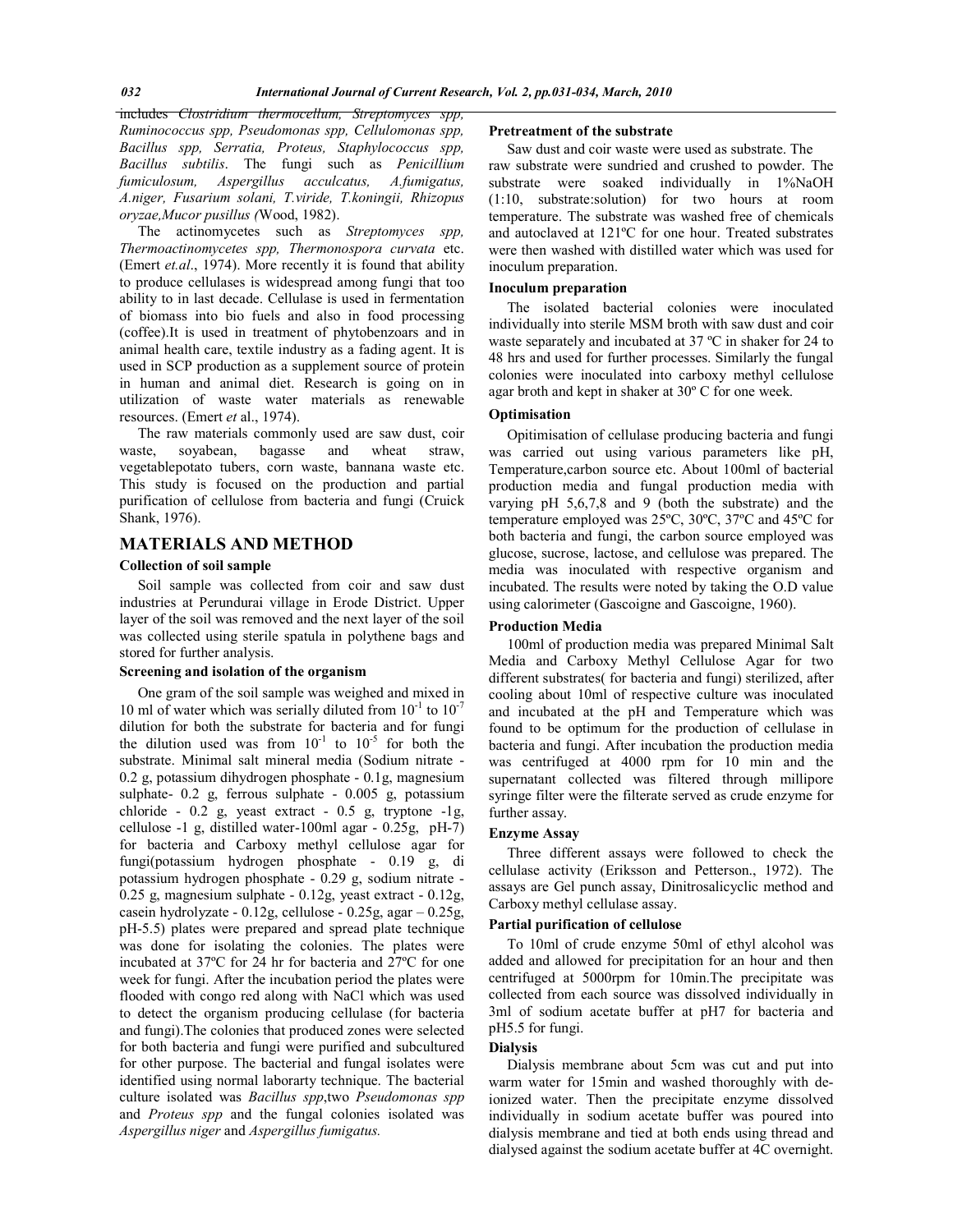# **RESULTS AND DISCUSSION**

### **Spread plate technique**

 A total of about twenty different types of bacterial colonies were observed on Minimal Salt Media from both substrate (coir waste and saw dust), among which four types of colonies showed cellulase activity. The bacteria isolated was confirmed as *Bacillus spp*,two *Pseudomonas spp* and *Proteus spp* on gram staining and various other biochemical test, the colonies were subcultured on the same media and were labeled as(B,P1,P2,P3). The two fungal colonies were subjected to Lactophenol Cotton Blue staining (LPCB) and were found to be *Aspergillus niger* and *Aspergillus fumigatus*, the fungal colonies were also sub cultured on Carboxy Methyl Cellulose (CMC) agar slant and were labeled as (A1 and A2).

| <b>Table 1. STANDARD</b><br><b>ENZYME</b> |              | <b>Table 2. SUPERNATANT</b> |                  |      |  |  |  |  |
|-------------------------------------------|--------------|-----------------------------|------------------|------|--|--|--|--|
| Percentage                                | 0D           |                             | <b>Zone Size</b> |      |  |  |  |  |
|                                           | Value(ul/ml) | <b>Culture</b>              | Coir             | Saw  |  |  |  |  |
| 5%                                        | 0.02         |                             | waste            | dust |  |  |  |  |
| 10%                                       | 0.03         | B                           | 1.2              | 1    |  |  |  |  |
| 15%                                       | 0.05         | P1                          | 0.8              | 0.8  |  |  |  |  |
|                                           |              | P <sub>2</sub>              | 0.7              | 0.6  |  |  |  |  |
| 20%                                       | 0.06         | P <sub>3</sub>              | 0.5              | 0.4  |  |  |  |  |
| 25%                                       | 0.08         | A <sub>1</sub>              | 1.3              | 1.2  |  |  |  |  |
| 30%                                       | 0.09         | A <sub>2</sub>              | 1.1              | 1    |  |  |  |  |
| 40%                                       | 0.1          | Enzyme                      | 1                | 1    |  |  |  |  |
| 50%                                       | 0.12         | <b>Standard</b>             |                  |      |  |  |  |  |

| Table 3. CMC Assay |                 |  |
|--------------------|-----------------|--|
|                    | <b>OD</b> Value |  |

| <b>Culture</b>            | Coir             | Saw                         | <b>Table 4: DNS Assay</b><br><b>OD</b> value |                           |                                |  |  |
|---------------------------|------------------|-----------------------------|----------------------------------------------|---------------------------|--------------------------------|--|--|
|                           | Waste<br>(ul/ml) | <b>Dust</b><br>$(\mu l/ml)$ | <b>Culture</b>                               | Coir<br>$waste(\mu l/ml)$ | <b>Saw</b><br>$Dust(\mu l/ml)$ |  |  |
| B                         | 0.1              | 0.09                        | B                                            | 0.09                      | 0.08                           |  |  |
| P <sub>1</sub>            | 0.07             | 0.07                        | P <sub>1</sub>                               | 0.07                      | 0.06                           |  |  |
|                           |                  |                             | P <sub>2</sub>                               | 0.06                      | 0.05                           |  |  |
| P <sub>2</sub>            | 0.06             | 0.06                        | P <sub>3</sub>                               | 0.03                      | 0.01                           |  |  |
| P <sub>3</sub>            | 0.03             | 0.05                        | A <sub>1</sub>                               | 0.1                       | 0.1                            |  |  |
| A <sub>1</sub>            | 0.12             | 0.1                         | A <sub>2</sub>                               | 0.09                      | 0.08                           |  |  |
| A <sub>2</sub>            | 0.09             | 0.08                        | Enzyme<br>Standard                           | 0.2                       | 0.2                            |  |  |
| Enzyme<br><b>Standard</b> | 0.2              | 0.22                        |                                              |                           |                                |  |  |

**Table 5. pH Coir Waste**

|    | (OD Value µ/ml) |      |                |      |      |      |  |  |  |
|----|-----------------|------|----------------|------|------|------|--|--|--|
| pН | B               | A1   | A <sub>2</sub> |      |      |      |  |  |  |
| 5  | 0.06            | 0.05 | 0.05           | 0.04 | 0.1  | 0.09 |  |  |  |
| 6  | 0.08            | 0.06 | 0.05           | 0.05 | 0.08 | 0.07 |  |  |  |
| 7  | 01              | 0.09 | 0.07           | 0.06 | 0.06 | 0.05 |  |  |  |
| 8  | 0.07            | 0.05 | 0.05           | 0.04 | 0.05 | 0.04 |  |  |  |
| 9  | 0.06            | 0.04 | 0.05           | 0.03 | 0.04 | 0.03 |  |  |  |

**Table 6: pH Saw Dust (OD Value µ/ml)**

|    | тор уаце плин |      |                |      |      |                |  |  |  |  |
|----|---------------|------|----------------|------|------|----------------|--|--|--|--|
| PH | В             | P1   | P <sub>2</sub> | P3   | A1   | A <sub>2</sub> |  |  |  |  |
| 5  | 0.07          | 0.05 | 0.04           | 0.04 | 0.12 | 0.09           |  |  |  |  |
| 6  | 0.08          | 0.07 | 0.05           | 0.06 | 0.08 | 0.06           |  |  |  |  |
| 7  | 0.1           | 0.08 | 0.07           | 0.07 | 0.05 | 0.04           |  |  |  |  |
| 8  | 0.06          | 0.05 | 0.04           | 0.05 | 0.05 | 0.03           |  |  |  |  |
| 9  | 0.05          | 0.04 | 0.03           | 0.03 | 0.03 | 0.03           |  |  |  |  |

**Table 7: Temperature Coir Waste (OD Value µ/ml)**

| Temperature    | в    | P1   | P2   | P3   | A1   | A2   |
|----------------|------|------|------|------|------|------|
| $25^{\circ}$ C | 0.08 | 0.07 | 0.06 | 0.05 | 0.07 | 0.08 |
| 30°C           | 0.09 | 0.08 | 0.07 | 0.05 | 0.12 | 0.09 |
| $37^{\circ}$ C | 0.1  | 0.08 | 0.08 | 0.06 | 0.08 | 0.07 |
| 45°C           | 0.07 | 0.07 | 0.05 | 0.04 | 0.06 | 0.06 |

**Table 8: Temperature Saw Dust (OD Value µ/ml)**

| Temperature    | в    | P1   | P <sub>2</sub> | P3   | A1   | A2   |
|----------------|------|------|----------------|------|------|------|
| $25^{\circ}$ C | 0.05 | 0.06 | 0.05           | 0.04 | 0.06 | 0.05 |
| $30^{\circ}$ C | 0.07 | 0.07 | 0.06           | 0.05 | 0.09 | 0.09 |
| $37^{\circ}$ C | 0.09 | 0.08 | 0.07           | 0.07 | 0.05 | 0.05 |
| $45^{\circ}$ C | 0.07 | 0.06 | 0.05           | 0.03 | 0.04 | 0.03 |

**Table 9:Carbon Source Coir Waste (OD Value µ/ml)**

| Carbon Source | в    | P1   | P2   | P3   | Αl   | A2   |
|---------------|------|------|------|------|------|------|
| Lactose       | 0.04 | 0.03 | 0.03 | 0.02 | 0.05 | 0.05 |
| Glucose       | 0.06 | 0.07 | 0.05 | 0.04 | 0.07 | 0.07 |
| Cellulose     | 0.08 | 0.08 | 0.07 | 0.05 | 0.08 | 0.07 |
| Sucrose       | 0.05 | 0.05 | 0.03 | 0.01 | 0.06 | 0.06 |

**Table 10: Carbon Source Saw Dust (OD Value µ/ml)**

| Carbon Source |      | Р1   | P2   | P3   | A1   | A2   |
|---------------|------|------|------|------|------|------|
| Lactose       | 0.05 | 0.04 | 0.04 | 0.03 | 0.05 | 0.06 |
| Glucose       | 0.07 | 0.06 | 0.07 | 0.04 | 0.08 | 0.07 |
| Cellulose     | 0.09 | 0.07 | 0.08 | 0.05 | 0.1  | 0.08 |
| Sucrose       | 0.06 | 0.05 | 0.06 | 0.02 | 0.05 | 0.06 |

## **PURIFICATION**

 Turbidity occurred in the production media it was concentrated by centrifuging at 3500 rpm and then concentrated with ethyl alcohol and then dialyzed extensively in sodium acetate buffer the setup was placed at  $4^{\circ}$ C incubation overnight. Dialysed enzyme thus obtained was checked for cellulase activity and was subjected to run on the SDS-PAGE and the molecular weight was found to lie between 6 to 20 KDa for *Bacillus spp* and for *A.niger* the molecular weight was found to lie between 20 to 29 KDa for both the substrate. The enzyme thus obtained was noted for its enzyme activity by using different assay (gel punch assay, Dinitrosalicylic acid and Carboxy Methyl Cellulose assay) . (Table 2, Table 3 and Table 4). The crude enzyme cellulase from supernatant was also used for optimization study(pH, Temperature, carbon source). In DNS method high level of cellulase production was achieved by *Bacillus spp* (0.09µl/ml and 0.08µl/ml) with coir waste and saw dust (Table 4). In case of fungi *A.niger* showed high level of cellulase activity( $0.1 \mu$ l/ml and  $0.1 \mu$ l/ml) with coir waste and saw dust (Table 4). Similarly in Carboxy Methyl Cellulose assay high level of cellulase production was achieved by *Bacillus spp*(0.1µl/ml and 0.9µl/ml) with coir waste and saw dust as substrate (Table 3). In case of fungi *A.niger*  showed high level of cellulase activity(0.12µl/ml and  $0.1\mu$ l/ml) with coir waste and saw dust (Table 3). Regarding pH, at pH7 maximum cellulase production(0.1µl/ml and 0.1µl/ml) was recorded by *Bacillus spp* using coir waste and saw dust as substrate (Table 6). Among fungi *A.niger* showed higher cellulase production(0.1µl/ml and 0.12µl/ml) at pH5 when coir waste and saw dust were used as substrate (Table 6). Regarding temperature at 37ºC maximum cellulase production  $(0.1\mu l/ml$  and  $0.09\mu l/ml$ )was recorded by *Bacillus* and in fungi *A.niger* (0.12µl/ml and 0.09µl/ml) showed good cellulose activity at  $30^{\circ}$ C when coir waste